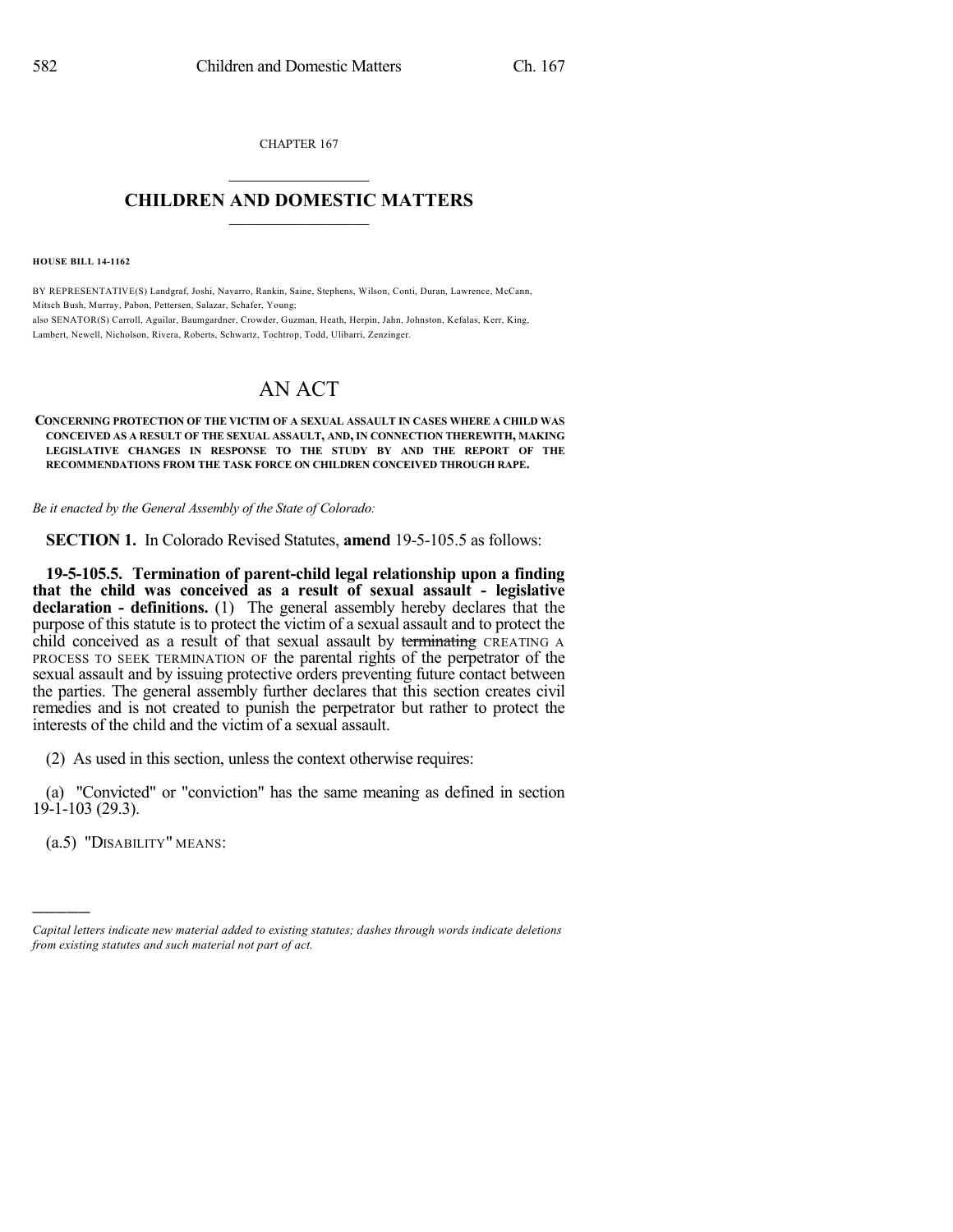(I) A PHYSICAL OR MENTAL IMPAIRMENT THAT SUBSTANTIALLY LIMITS ONE OR MORE MAJOR LIFE ACTIVITIES; OR

(II) A RECORD OF A PHYSICAL OR MENTAL IMPAIRMENT THAT SUBSTANTIALLY LIMITED A MAJOR LIFE ACTIVITY.

(a.7) "PETITIONER" MEANS A VICTIM OF SEXUAL ASSAULT WHO FILES A PETITION FOR TERMINATION OF THE PARENT-CHILD LEGAL RELATIONSHIP OF THE OTHER PARENT AS PROVIDED IN THIS SECTION.

(a.8) "RESPONDENT" MEANS A PERSON AGAINST WHOM A PETITION FOR TERMINATION OF THE PARENT-CHILD LEGAL RELATIONSHIP IS FILED AS PROVIDED IN THIS SECTION.

(b) "Sexual assault" hasthe same meaning as defined in section 19-1-103 (96.5).

(c) "Victim" has the same meaning as defined in section 19-1-103 (112) (b).

(3) If a child was conceived as a result of an act that led to the parent's conviction for sexual assault or for a conviction in which the underlying factual basis was sexual assault, the victim of the sexual assault or crime may file a petition in the juvenile court to prevent future contact with the parent who committed the sexual assault and to terminate the parent-child legal relationship of the parent who committed the sexual assault or crime.

(4) The verified petition filed under this section must allege that:

(a) The other parent RESPONDENT was convicted on or after July 1, 2013, of an act of sexual assault against the victim PETITIONER or convicted of a crime in which the underlying factual basis was sexual assault against the victim PETITIONER;

(b) A child was conceived as a result of the act of sexual assault or crime described under paragraph (a) of this subsection (4); and

(c) Termination of the parent-child legal relationship of the other parent RESPONDENT with the child is in the best interests of the child.

(4.5) AFTER A PETITION HAS BEEN FILED PURSUANT TO THIS SECTION, THE COURT SHALL ISSUE A SUMMONS THAT RECITES BRIEFLY THE SUBSTANCE OF THE PETITION AND CONTAINS A STATEMENT THAT THE PURPOSE OF THE PROCEEDING IS WHETHER TO TERMINATE THE PARENT-CHILD LEGAL RELATIONSHIP OF THE RESPONDENT. THE PETITIONER SHALL HAVE THE RESPONDENT PERSONALLY SERVED WITH A COPY OF THE SUMMONS OR NOTIFIED THROUGH NOTICE BY PUBLICATION CONSISTENT WITH THE STATUTORY PROVISIONS FOR NOTICE IN SECTION 19-3-503 AND PURSUANT TO THE COLORADO RULES OF CIVIL PROCEDURE, UNLESS THE RESPONDENT APPEARS VOLUNTARILY OR WAIVES SERVICE. UPON REQUEST, THE COURT SHALL PROTECT THE WHEREABOUTS OF THE PETITIONER AND MUST IDENTIFY THE PETITIONER AND THE CHILD IN THE SUMMONS BY INITIALS.

(5) (a) After a petition has been filed pursuant to this section, the court  $\frac{may}{cd}$ SHALL appoint a guardian ad litem, who must be an attorney, to represent the child's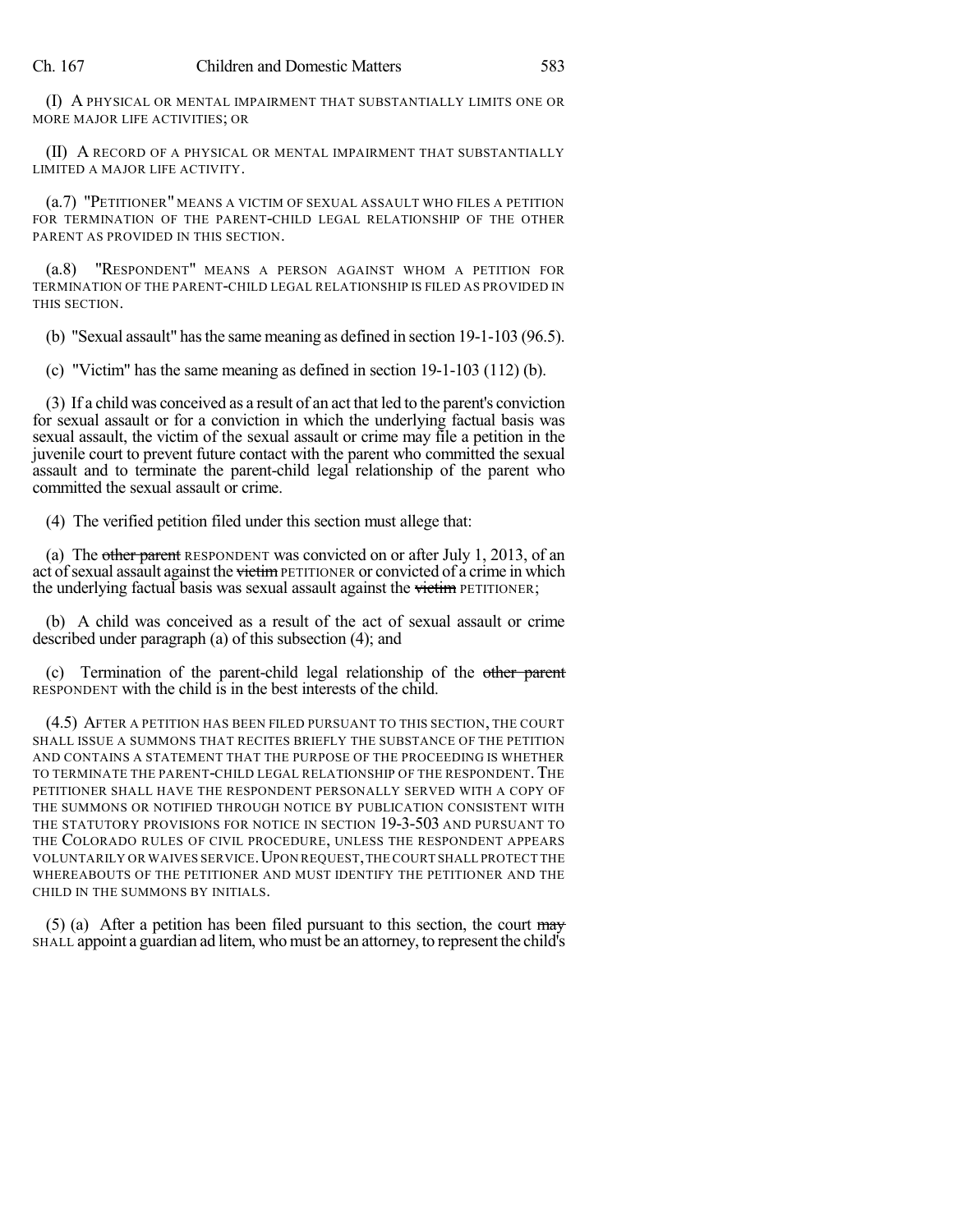best interests in theproceeding; EXCEPT THAT IF AT ANY TIME THE COURT DETERMINES THAT A GUARDIAN AD LITEM FOR THE CHILD IS NO LONGER NECESSARY, THE COURT MAY DISCHARGE THE GUARDIAN AD LITEM. A THE petitioner has AND THE RESPONDENT HAVE the right to be represented by legal counsel in proceedings under this section. and has THE PETITIONER AND THE RESPONDENT EACH HAVE the right to seek the appointment of legal counsel if the petitioner HE OR SHE is unable financially to secure legal counsel on his or her own. THE COURT SHALL WAIVE FILING FEES FOR AN INDIGENT PETITIONER.

(b) THE COURT WILL WORK TO ENSURE THAT A PETITIONER OR A RESPONDENT WHO HAS A DISABILITY HAS EQUAL ACCESS TO PARTICIPATE IN THE PROCEEDING. IF THE PETITIONER OR RESPONDENT HAS A DISABILITY, HE OR SHE HAS THE RIGHT TO REQUEST REASONABLE ACCOMMODATIONS IN ORDER TO PARTICIPATE IN THE PROCEEDING; EXCEPT THAT THE DISABILITY OF THE PETITIONER, THE RESPONDENT, OR THE CHILD MUST NOT BE THE CAUSE FOR THE UNNECESSARY DELAY OF THE PROCESS. THE COURT SHALL PRESUME THAT A PETITIONER OR A RESPONDENT WITH A DISABILITY IS LEGALLY COMPETENT AND ABLE TO UNDERSTAND AND PARTICIPATE IN THE PROCEEDING UNLESS THE PETITIONER OR RESPONDENT IS DETERMINED TO BE AN INCAPACITATED PERSON, AS DEFINED IN SECTION 15-14-102 (5),C.R.S.

(6) In any proceeding held under this section, THE COURT MAY GRANT PROTECTIVE MEASURES IN THE COURTROOM AS REQUESTED BY THE PETITIONER, INCLUDING BUT NOT LIMITED TO ALLOWING the victim is not required PETITIONER to NOT appear in the presence of the other parent and RESPONDENT, SO LONG AS THESE MEASURES DO NOT VIOLATE DUE PROCESS. The victim's PETITIONER's and the child's whereabouts must be kept confidential.

(6.5) ARESPONDENT MAY ADMIT PARENTAGE OR MAY REQUEST GENETIC TESTING OR OTHER TESTS OF INHERITED CHARACTERISTICS TO CONFIRM PATERNITY. THE TEST RESULTS MUST BE ADMITTED INTO EVIDENCE AS PROVIDED IN SECTION 13-25-126, C.R.S. THE FINAL COSTS FOR GENETIC TESTS OR OTHER TESTS OF INHERITED CHARACTERISTICS MUST BE ASSESSED AGAINST THE NONPREVAILING PARTY ON THE PARENTAGE ISSUE.

(6.6) IF THE PARTIES CONSENT, THE COURT HAS CONTINUING JURISDICTION AND AUTHORITY IN THE SAME PROCEEDING TO ENTER AN ORDER OF RELINQUISHMENT PURSUANT TO PART 1 OF ARTICLE 5 OF THIS TITLE WITHOUT A FINDING OR ADMISSION OF THE ELEMENTS REQUIRED BY SUBSECTION (7) OF THIS SECTION. AS PART OF THE AGREEMENT, THE RESPONDENT MUST AGREE IN WRITING TO WAIVE THE RIGHT TO ACCESS THE ORIGINAL BIRTH CERTIFICATE OR OTHER RELINQUISHMENT DOCUMENTS AS PERMITTED BY LAW UNDER ARTICLE 5 OF THIS TITLE OR PURSUANT TO THE RULES OF THE STATE DEPARTMENT OF HUMAN SERVICES. THE WAIVER MUST BE FILED WITH THE COURT THAT ISSUES THE ORDER OF RELINQUISHMENT AND WITH THE STATE REGISTRAR OF VITAL STATISTICS.

(6.7) THE COURT SHALL HEAR A PETITION TO TERMINATE THE PARENT-CHILD LEGAL RELATIONSHIP NO MORE THAN ONE HUNDRED TWENTY DAYS AFTER SERVICE OF THE PETITION OR FROM THE FIRST APPEARANCE DATE, WHICHEVER IS LATER, UNLESS BOTH PARTIES CONSENT TO AN EXTENSION OR THE COURT FINDS GOOD CAUSE TO EXTEND THE HEARING BEYOND ONE HUNDRED TWENTY DAYS.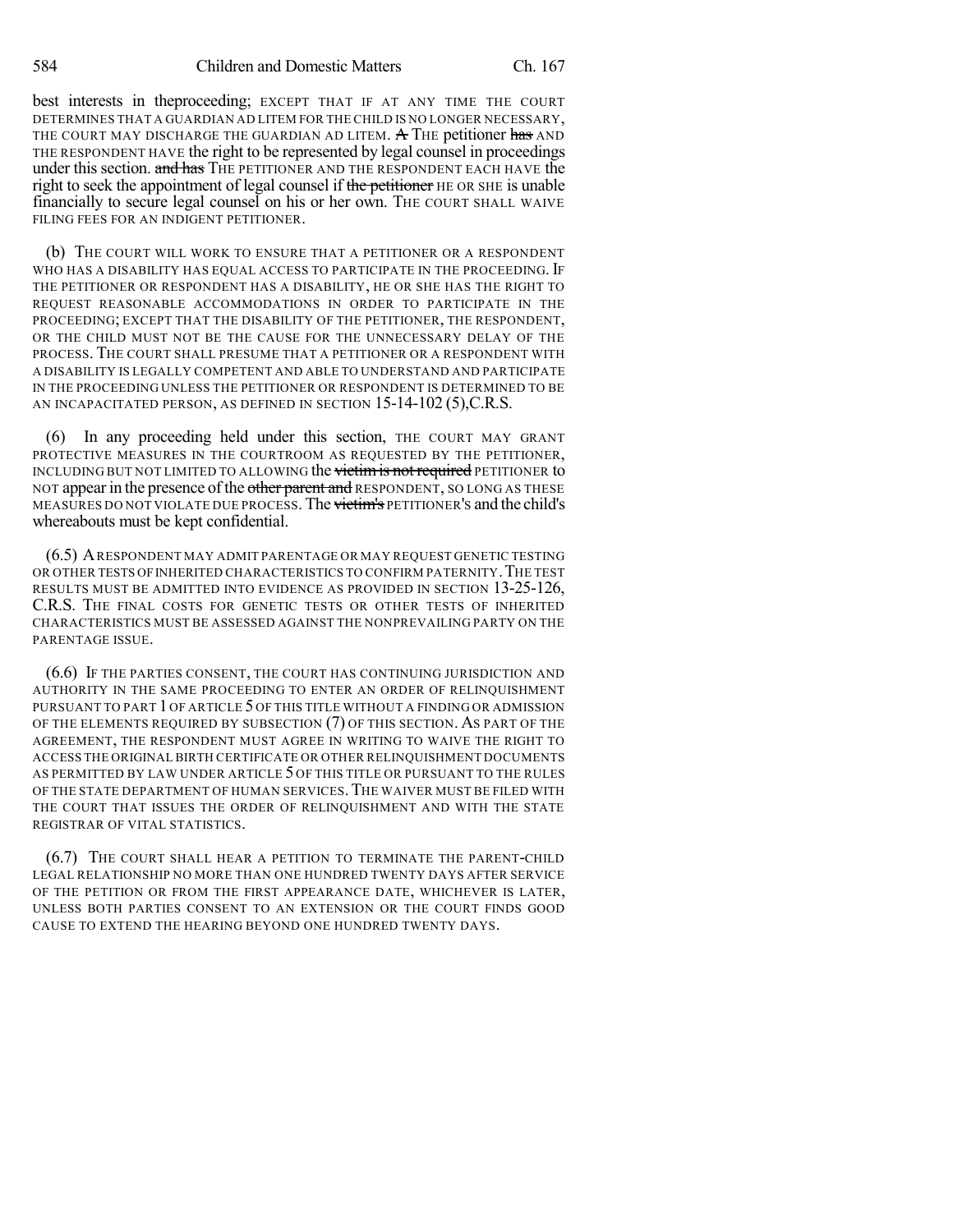(7) The court shall terminate the parent-child legal relationship of the person against whom the petition is filed RESPONDENT if the court finds by clear and convincing evidence, AND STATES THE REASONS FOR ITS DECISION, that:

(a) The parent RESPONDENT was convicted on or after July 1, 2013, of an act of sexual assault against the victim PETITIONER or was convicted of a crime in which the underlying factual basis was sexual assault against the victim PETITIONER;

(b) A child was conceived as a result of that act of sexual assault or crime AS EVIDENCED BY THE RESPONDENT ADMITTING PARENTAGE OR GENETIC TESTING ESTABLISHING THE PATERNITY; and

(c) Termination ofthe parent-child legalrelationship isin the best interests ofthe child. There is a rebuttable presumption that terminating the parental rights of the parent who committed the act of sexual assault or crime is in the best interests of the child.THE COURT SHALL NOT PRESUME THAT HAVINGONLY ONE REMAINING PARENT IS CONTRARY TO THE CHILD'S BEST INTERESTS.

(7.3) IF THE CHILD IS AN INDIAN CHILD, THE COURT SHALL ENSURE COMPLIANCE WITH THE FEDERAL "INDIAN CHILD WELFARE ACT", 25 U.S.C. SEC. 1901 ET SEQ., AND THE PROVISIONS OF SECTION 19-1-126.

(7.5) IF THE COURT DENIES THE PETITION TO TERMINATE THE PARENT-CHILD LEGAL RELATIONSHIP, THEN THE COURT SHALL ARTICULATE ITS REASONS FOR THE DENIAL OF THE PETITION. IF THE COURT DENIES THE PETITION, THE COURT HAS CONTINUING JURISDICTION AND AUTHORITY TO ENTER AN ORDER IN THE SAME PROCEEDING ALLOCATING PARENTAL RESPONSIBILITIES BETWEEN THE PARTIES, INCLUDING BUT NOT LIMITED TO AN ORDER TO NOT ALLOCATE PARENTAL RESPONSIBILITIES TO THE RESPONDENT. IN ISSUING ANY ORDER ALLOCATING PARENTAL RESPONSIBILITIES, INCLUDING THE DUTY OF SUPPORT, GUARDIANSHIP, AND PARENTING TIME PRIVILEGES WITH THE CHILD OR ANY OTHER MATTER, THE COURT SHALL DETERMINE WHETHER THE ORDER IS IN THE BEST INTERESTS OF THE CHILD BASED ON A PREPONDERANCE OF THE EVIDENCE.

 $(8)$ (a) A person RESPONDENT whose parental rights are terminated in accordance with this section has:

(I) No rightto allocation of parentalresponsibilities,includingparentingtime and decision-making responsibilities for the child;

(II) No right of inheritance from the child; and

(III) No right to notification of, orstanding to object to, the adoption ofthe child.

(b) NOTWITHSTANDING THE PROVISIONS OF SECTION 19-3-608, termination of parental rights under subsection (7) of this section does not relieve the person RESPONDENT of any obligation to pay child support or birth-related costs unless waived by the victim PETITIONER. In cases in which child support obligations are not waived, and THE COURT, AS INFORMED BY THE WISHES OF THE PETITIONER, SHALL DETERMINE IF ENTERING AN ORDER TO PAY CHILD SUPPORT IS IN THE BEST INTERESTS OF THE CHILD. If the court orders the person RESPONDENT to pay child support, the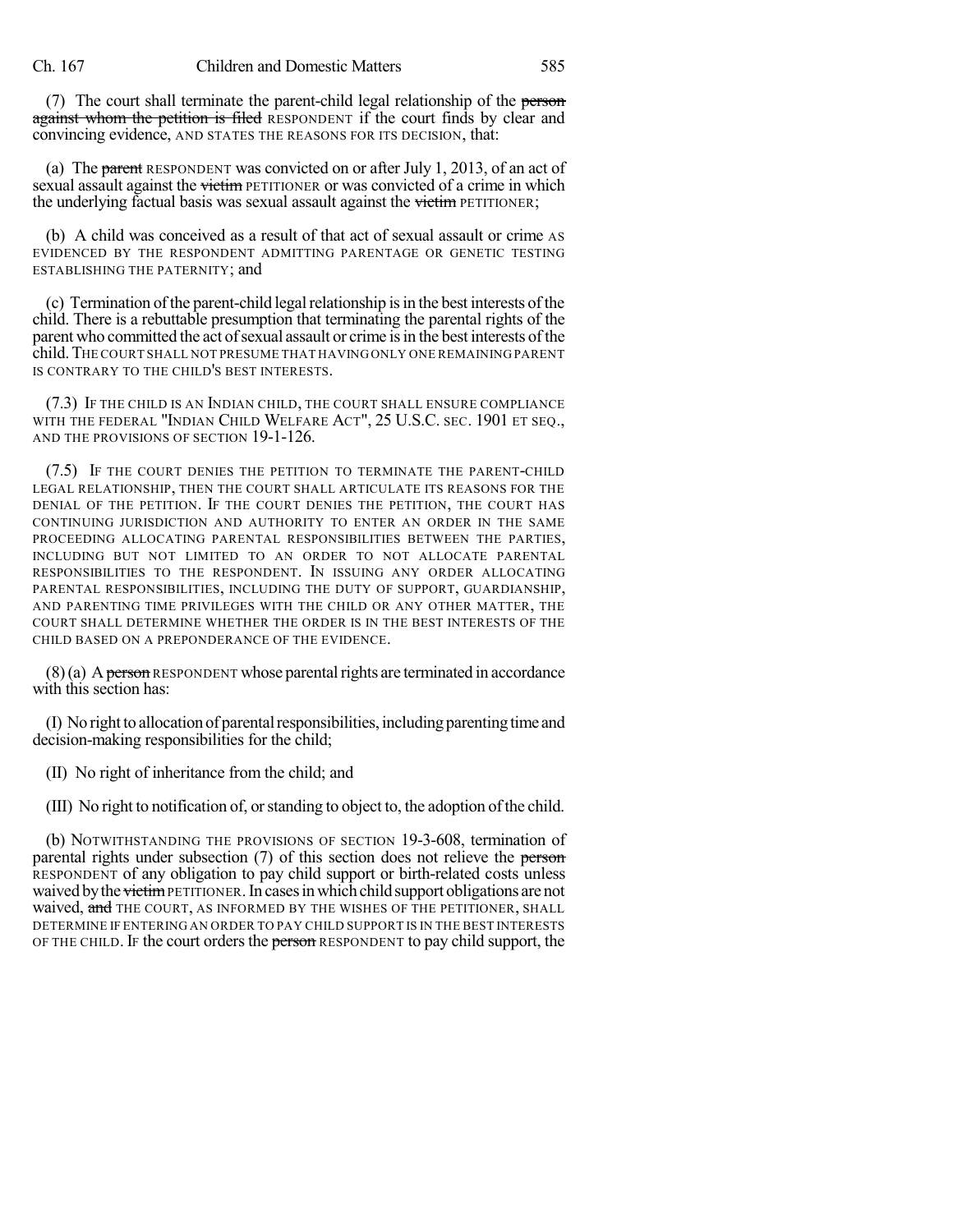court shall order the payments to be made through the child support registry to avoid the need for any contact between the parties AND ORDER THAT THE PAYMENTS BE TREATED AS A NONDISCLOSURE OF INFORMATION CASE. If the victim's PETITIONER'S parent-child legal relationship to the child is terminated after the entry of a child support order against the person who was convicted RESPONDENT, the court shall modify the child support order accordingly.

(9) The person A RESPONDENT whose parent-child legal relationship has been terminated in accordance with this section has no right to make medical treatment decisions or any other decisions on behalf of the child.

(9.5) THE COURT MAY ORDER A RESPONDENT WHOSE PARENT-CHILD LEGAL RELATIONSHIP HAS BEEN TERMINATED TO PROVIDE MEDICAL AND FAMILY INFORMATION TO BE SHARED WITH THE CHILD, AS APPROPRIATE, AND WITH THE PETITIONER. FOR TERMINATIONS ENTERED UNDER THIS SECTION AND SECTION 19-5-105.7, THE STATE COURT ADMINISTRATOR SHALL ESTABLISH A UNIFORM PROCESS TO DETERMINE HOW THE INFORMATION IS COLLECTED, WHO CAN ACCESS IT, WHEN IT CAN BE ACCESSED, AND HOW IT IS STORED. THE COURT MAY ORDER THAT A RESPONDENT'S FAILURE TO COMPLY WITH THE REQUEST FOR INFORMATION IN A TIMELY MANNER CONSTITUTES CONTEMPT OF COURT.

 $(10)$  The victim is entitled, upon request, to a no-contact protection order issued against the person whose parental rights are terminated prohibiting the person from having any contact with either the victim or the child THE JUVENILE COURT HAS ORIGINALCONCURRENT JURISDICTION TO ISSUE A TEMPORARY OR PERMANENT CIVIL PROTECTION ORDER PURSUANT TO SECTION 13-14-104.5 OR 13-14-106, C.R.S.

 $(11)$  Termination of the parent-child legal relationship pursuant to subsection  $(7)$ of this section is an independent basis for termination of parental rights, and the court need not make any of the considerations or findings described in section 19-5-105, 19-5-103.5, or 19-3-604 19-3-604, 19-5-103.5, OR 19-5-105.

(12) Nothing in this section prohibits the termination of parental rights by the court using the criteria described in section 19-5-105, 19-5-103.5, or 19-3-604 19-3-604, 19-5-103.5, OR 19-5-105.

**SECTION 2.** In Colorado Revised Statutes, **repeal** 14-10-124.3 as follows:

**14-10-124.3. Stay of proceedings - criminal charges of allegations of sexual assault.** If criminal charges alleging an act of sexual assault, as defined in section 19-1-103 (96.5), C.R.S., are brought against the parent of a child alleging that a child was conceived as a result of the alleged sexual assault committed by that parent against the parent who is the alleged victim of the sexual assault, the court shall issue an automatic stay of any civil domestic proceedings under this article or of any paternity proceedings under the "Uniform Parentage Act", article 4 of title 19, C.R.S., involving both the child and the parent who is the alleged perpetrator. The stay shall not be lifted until there is a final disposition of the criminal charges. In any future domestic proceedings under this article or any paternity proceedings under the "UniformParentage Act", article 4 of title 19, C.R.S., continued after the final disposition of the criminal charges, any denial of parenting time by the victim of the alleged sexual assault while the criminal charges were pending shall not be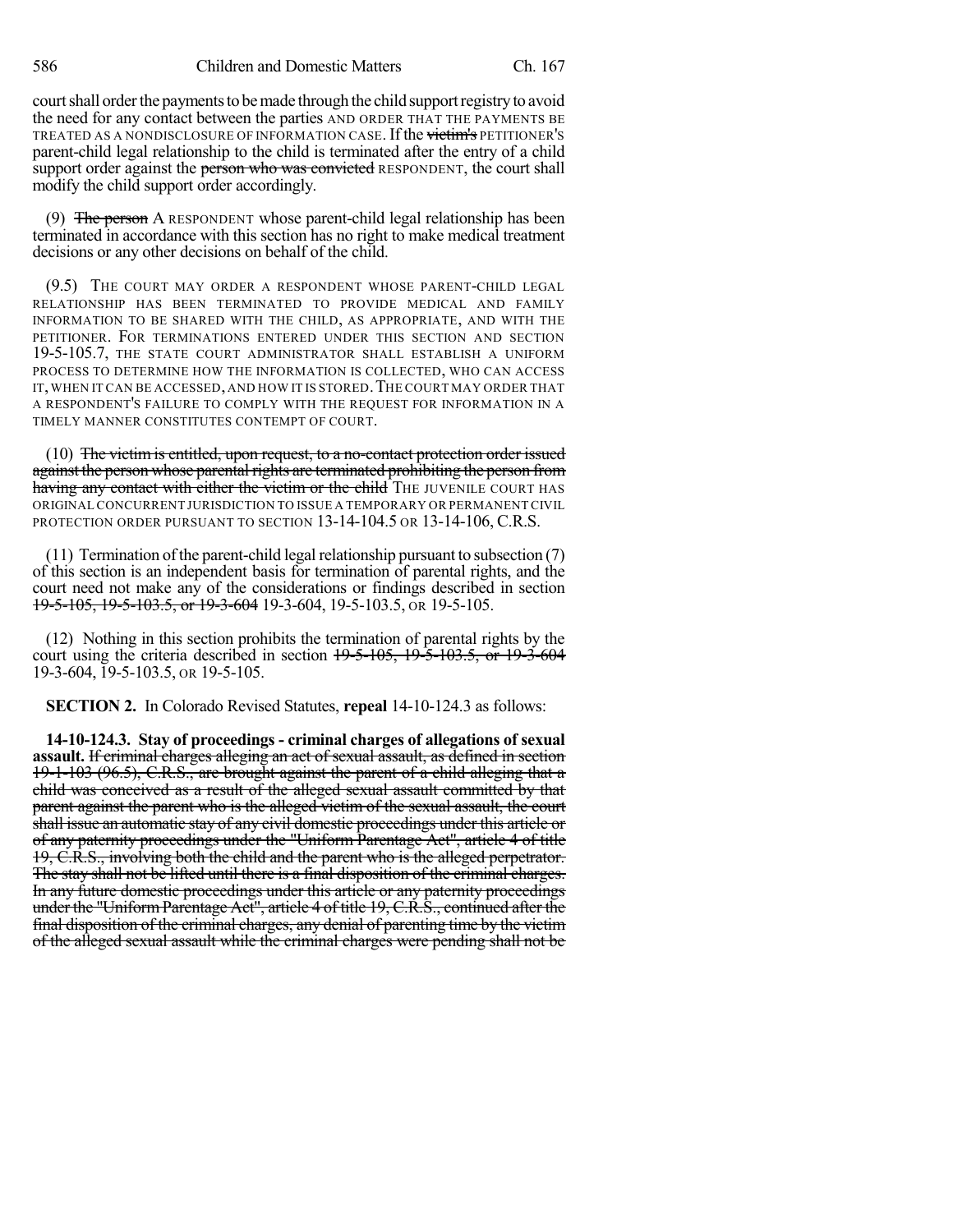used in any way against the victim.

**SECTION 3.** In Colorado Revised Statutes, **repeal** 19-4-105.7 as follows:

**19-4-105.7. Stay of paternity proceedings - criminal charges of allegations of sexual assault.** If criminal charges alleging an act of sexual assault, as defined in section 19-1-103 (96.5), are brought against a presumed or possible parent who isthe subject of an action to determine paternity alleging that a child was conceived as a result of that sexual assault committed by that presumed or possible parent against the parent who is the alleged victim of the sexual assault, the court shall issue an automatic stay of any paternity proceedings under this article involving both the child and the presumed or possible parent who is the alleged perpetrator. The stay shall not be lifted until there is a final disposition of the criminal charges. In any future paternity proceedings under this article that are continued after the final disposition of the criminal charges, any denial of parenting time by the victim of the alleged sexual assault while the criminal charges were pending shall not be used in any way against the victim.

**SECTION 4.** In Colorado Revised Statutes, **add** 19-5-105.7 as follows:

**19-5-105.7. Termination of parent-child legal relationship in a case of an allegation that a child was conceived as a result of sexual assault but in which no conviction occurred - legislative declaration - definitions.** (1) THE GENERAL ASSEMBLY HEREBY DECLARES THAT THE PURPOSE OF THIS STATUTE IS TO PROTECT A PERSON IN A CASE WHERE IT IS DETERMINED THAT HE OR SHE IS A VICTIM OF SEXUAL ASSAULT BUT IN WHICH NO CONVICTION OCCURRED AND TO PROTECT A CHILD CONCEIVED AS A RESULT OF THAT SEXUAL ASSAULT BY CREATING A PROCESS TO SEEK TERMINATION OF THE PARENTAL RIGHTS OF THE PERPETRATOR OF THE SEXUAL ASSAULT AND BY ISSUING PROTECTIVE ORDERS PREVENTING FUTURE CONTACT BETWEEN THE PARTIES. THE GENERAL ASSEMBLY FURTHER DECLARES THAT THIS SECTION CREATES CIVIL REMEDIES AND IS NOT CREATED TO PUNISH THE PERPETRATOR BUT RATHER TO PROTECT THE INTERESTS OF THE PETITIONER AND THE CHILD. THE GENERAL ASSEMBLY CREATES THIS SECTION TO ADDRESS THE PROCEDURES IN CASES WHERE THERE ARE ALLEGATIONS OF SEXUAL ASSAULT BUT IN WHICH A CONVICTION DID NOT OCCUR.

(2) AS USED IN THIS SECTION, UNLESS THE CONTEXT OTHERWISE REQUIRES:

(a) "CONVICTION" HAS THE SAME MEANING AS DEFINED IN SECTION 19-1-103 (29.3).

(b) "PETITIONER" MEANS A PERSON WHO ALLEGES THAT HE OR SHE IS A VICTIM OF SEXUAL ASSAULT AND WHO FILES A PETITION FOR TERMINATION OF THE PARENT-CHILD LEGAL RELATIONSHIP OF THE OTHER PARENT AS PROVIDED IN THIS SECTION.

(c) "RESPONDENT" MEANS A PERSON AGAINST WHOM A PETITION FOR TERMINATION OF THE PARENT-CHILD LEGAL RELATIONSHIP IS FILED AS PROVIDED IN THIS SECTION.

(d) "SEXUAL ASSAULT"HAS THE SAME MEANING AS DEFINED IN SECTION 19-1-103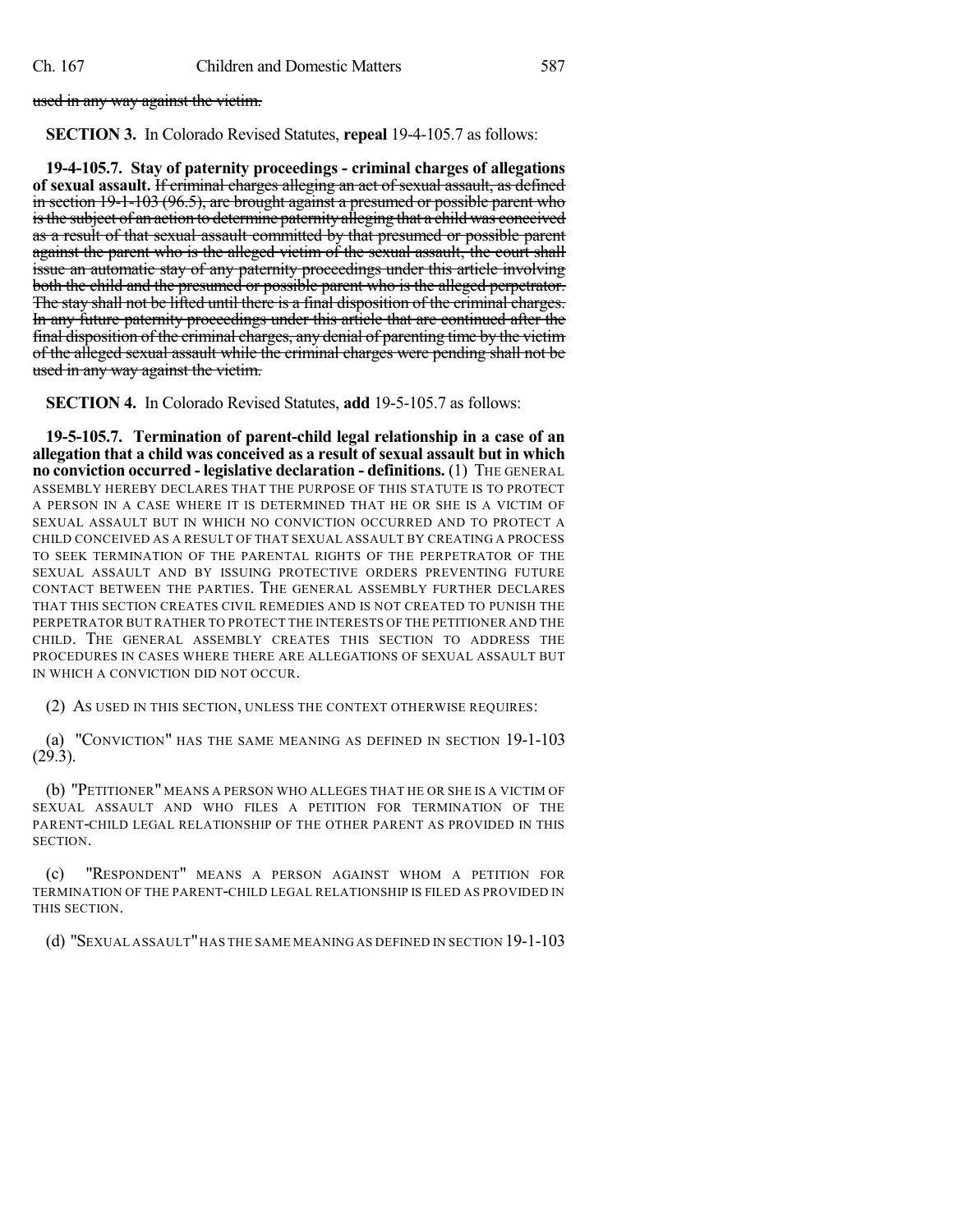(96.5).

(3) THE PERSON WHO ALLEGES THAT HE OR SHE IS A VICTIM OF SEXUAL ASSAULT AND WHO ALLEGES THAT A CHILD WAS CONCEIVED AS A RESULT OF A SEXUAL ASSAULT IN WHICH A CONVICTION DID NOT OCCUR MAY FILE A PETITION IN THE JUVENILE COURT TO PREVENT FUTURE CONTACT WITH THE PARENT WHO ALLEGEDLY COMMITTED THE SEXUAL ASSAULT AND TO TERMINATE THE PARENT-CHILD LEGAL RELATIONSHIP OF THE PARENT WHO ALLEGEDLY COMMITTED THE SEXUAL ASSAULT.

(4) THE VERIFIED PETITION FILED UNDER THIS SECTION MUST ALLEGE THAT:

(a) THE RESPONDENT COMMITTED AN ACT OF SEXUAL ASSAULT AGAINST THE PETITIONER;

(b) THE RESPONDENT HAS NOT BEEN CONVICTED FOR THE ACT OF SEXUAL ASSAULT;

(c) A CHILD WAS CONCEIVED AS A RESULT OF THE ACT OF SEXUAL ASSAULT AS DESCRIBED UNDER PARAGRAPH (a) OF THIS SUBSECTION (4); AND

(d) TERMINATION OF THE PARENT-CHILD LEGAL RELATIONSHIP OF THE RESPONDENT WITH THE CHILD IS IN THE BEST INTERESTS OF THE CHILD.

(5)(a) AFTER A PETITION HAS BEEN FILED PURSUANT TO THIS SECTION,THE COURT SHALL ISSUE A SUMMONS THAT RECITES BRIEFLY THE SUBSTANCE OF THE PETITION AND CONTAINS A STATEMENT THAT THE PURPOSE OF THE PROCEEDING IS TO DETERMINE WHETHER TO TERMINATE THE PARENT-CHILD LEGAL RELATIONSHIP OF THE RESPONDENT. THE PETITIONER SHALL HAVE THE RESPONDENT PERSONALLY SERVED WITH A COPY OF THE SUMMONS OR NOTIFIED THROUGH NOTICE BY PUBLICATION CONSISTENT WITH THE STATUTORY PROVISIONS FOR NOTICE IN SECTION 19-3-503 AND PURSUANT TO THE COLORADO RULES OF CIVIL PROCEDURE, UNLESS THE RESPONDENT APPEARS VOLUNTARILY OR WAIVES SERVICE. UPON REQUEST, THE COURT SHALL PROTECT THE WHEREABOUTS OF THE PETITIONER AND MUST IDENTIFY THE PETITIONER AND THE CHILD IN THE SUMMONS BY INITIALS.

(b) THE COURT WILL WORK TO ENSURE THAT A PETITIONER OR A RESPONDENT WHO HAS A DISABILITY HAS EQUAL ACCESS TO PARTICIPATE IN THE PROCEEDING. IF THE PETITIONER OR RESPONDENT HAS A DISABILITY, HE OR SHE HAS THE RIGHT TO REQUEST REASONABLE ACCOMMODATIONS IN ORDER TO PARTICIPATE IN THE PROCEEDING; EXCEPT THAT THE DISABILITY OF THE PETITIONER, THE RESPONDENT, OR THE CHILD MUST NOT BE THE CAUSE FOR THE UNNECESSARY DELAY OF THE PROCESS. THE COURT SHALL PRESUME THAT A PETITIONER OR A RESPONDENT WITH A DISABILITY IS LEGALLY COMPETENT AND ABLE TO UNDERSTAND AND PARTICIPATE IN THE PROCEEDING UNLESS THE PETITIONER OR RESPONDENT IS DETERMINED TO BE AN INCAPACITATED PERSON, AS DEFINED IN SECTION 15-14-102 (5),C.R.S.

(6) AFTER A PETITION HAS BEEN FILED PURSUANT TO THIS SECTION, THE COURT SHALL APPOINT A GUARDIAN AD LITEM, WHO MUST BE AN ATTORNEY,TO REPRESENT THE CHILD'S BEST INTERESTS IN THE PROCEEDING; EXCEPT THAT IF AT ANY TIME THE COURT DETERMINES THAT A GUARDIAN AD LITEM FOR THE CHILD IS NO LONGER NECESSARY,THE COURT MAY DISCHARGE THE GUARDIAN AD LITEM.THE PETITIONER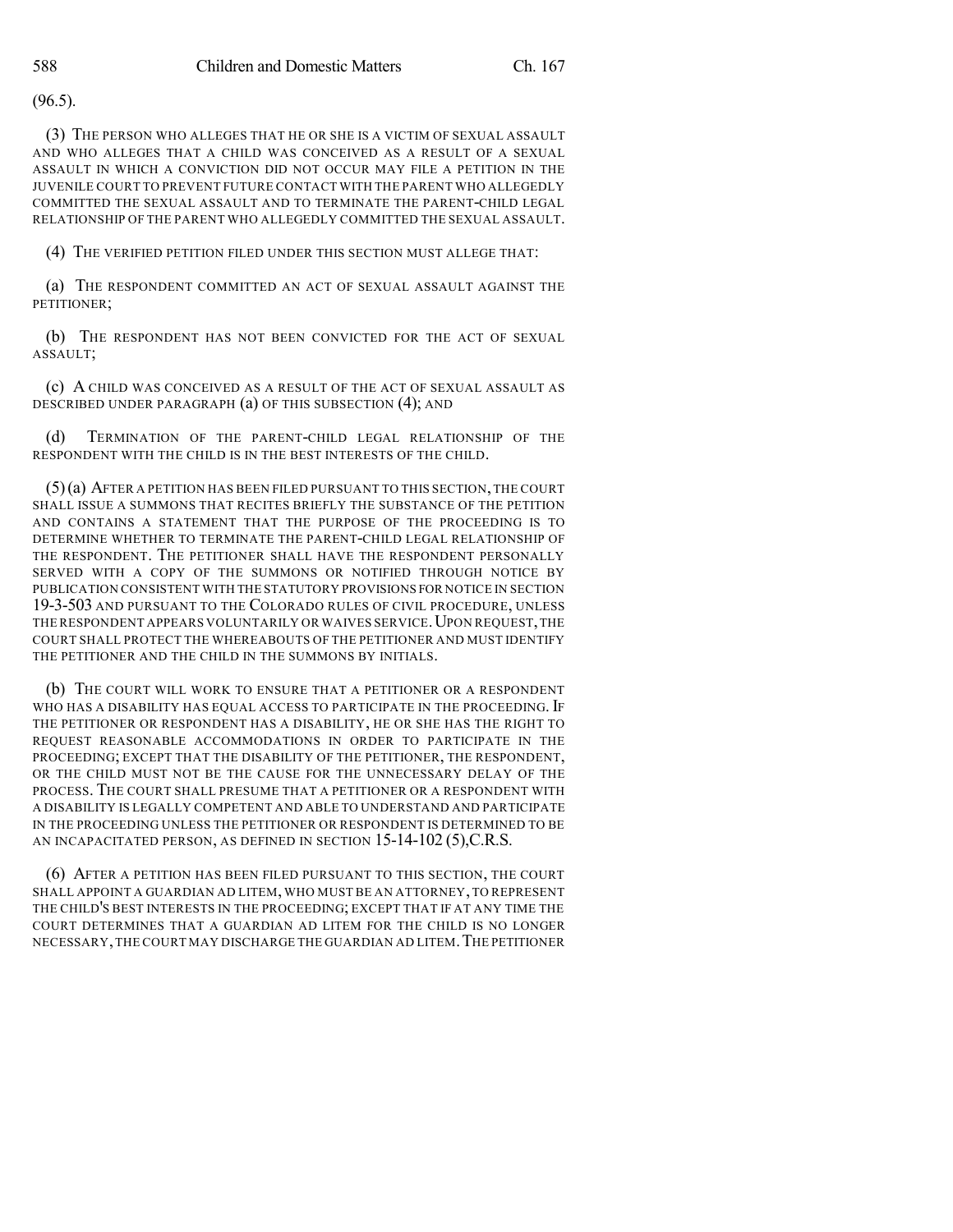AND THE RESPONDENT HAVE THE RIGHT TO BE REPRESENTED BY LEGAL COUNSEL IN PROCEEDINGS UNDER THIS SECTION. THE PETITIONER AND THE RESPONDENT EACH HAVE THE RIGHT TO SEEK THE APPOINTMENT OF LEGAL COUNSEL IF HE OR SHE IS UNABLE FINANCIALLY TO SECURE LEGAL COUNSEL ON HIS OR HER OWN.THE COURT SHALL WAIVE FILING FEES FOR AN INDIGENT PETITIONER.

(7) IN ANY PROCEEDING HELD UNDER THIS SECTION, THE COURT MAY GRANT PROTECTIVE MEASURES IN THE COURTROOM AS REQUESTED BY THE PETITIONER, INCLUDING BUT NOT LIMITED TO ALLOWING THE PETITIONER TO NOT APPEAR IN THE PRESENCE OF THE RESPONDENT SO LONG AS THESE MEASURES DO NOT VIOLATE DUE PROCESS. THE PETITIONER'S AND THE CHILD'S WHEREABOUTS MUST BE KEPT CONFIDENTIAL.

(8) A RESPONDENT MAY ADMIT PARENTAGE OR MAY REQUEST GENETIC TESTING OR OTHER TESTS OF INHERITED CHARACTERISTICS TO CONFIRM PATERNITY. THE TEST RESULTS MUST BE ADMITTED INTO EVIDENCE AS PROVIDED IN SECTION 13-25-126, C.R.S. THE FINAL COSTS FOR GENETIC TESTS OR OTHER TESTS OF INHERITED CHARACTERISTICS MUST BE ASSESSED AGAINST THE NONPREVAILING PARTY ON THE PARENTAGE ISSUE.

(9) IF THE PARTIES CONSENT, THE COURT HAS CONTINUING JURISDICTION AND AUTHORITY IN THE SAME PROCEEDING TO ENTER AN ORDER OF RELINQUISHMENT PURSUANT TO PART 1 OF ARTICLE 5 OF THIS TITLE WITHOUT A FINDING OR ADMISSION OF THE ELEMENTS REQUIRED BY SUBSECTION  $(11)$  OF THIS SECTION. AS PART OF THE AGREEMENT, THE RESPONDENT MUST AGREE IN WRITING TO WAIVE THE RIGHT TO ACCESS THE ORIGINAL BIRTH CERTIFICATE OR OTHER RELINQUISHMENT DOCUMENTS AS PERMITTED BY LAW UNDER ARTICLE 5 OF THIS TITLE OR PURSUANT TO THE RULES OF THE STATE DEPARTMENT OF HUMAN SERVICES.THE WAIVER MUST BE FILED WITH THE COURT THAT ISSUES THE ORDER OF RELINQUISHMENT AND WITH THE STATE REGISTRAR OF VITAL STATISTICS.

(10) THE COURT SHALL HEAR A PETITION TO TERMINATE THE PARENT-CHILD LEGAL RELATIONSHIP NO MORE THAN ONE HUNDRED TWENTY DAYS AFTER SERVICE OF THE PETITION OR FROM THE FIRST APPEARANCE DATE, WHICHEVER IS LATER, UNLESS BOTH PARTIES CONSENT TO AN EXTENSION OR THE COURT FINDS GOOD CAUSE TO EXTEND THE HEARING BEYOND ONE HUNDRED TWENTY DAYS.

(11) (a) THE COURT SHALL TERMINATE THE PARENT-CHILD LEGAL RELATIONSHIP OF THE RESPONDENT IF THE COURT FINDS BY CLEAR AND CONVINCING EVIDENCE THAT:

(I) A SEXUAL ASSAULT AGAINST THE PETITIONER OCCURRED;

(II) THE SEXUAL ASSAULT WAS PERPETRATED BY THE RESPONDENT;

(III) ACHILD WAS CONCEIVED AS A RESULT OF THAT ACT OF SEXUAL ASSAULT AS EVIDENCED BY THE RESPONDENT ADMITTING PARENTAGE OR GENETIC TESTING ESTABLISHING THE PATERNITY;

(IV) TERMINATION OF THE PARENT-CHILD LEGAL RELATIONSHIP IS IN THE BEST INTERESTS OF THE CHILD.THE COURT SHALL NOT PRESUME THAT HAVING ONLY ONE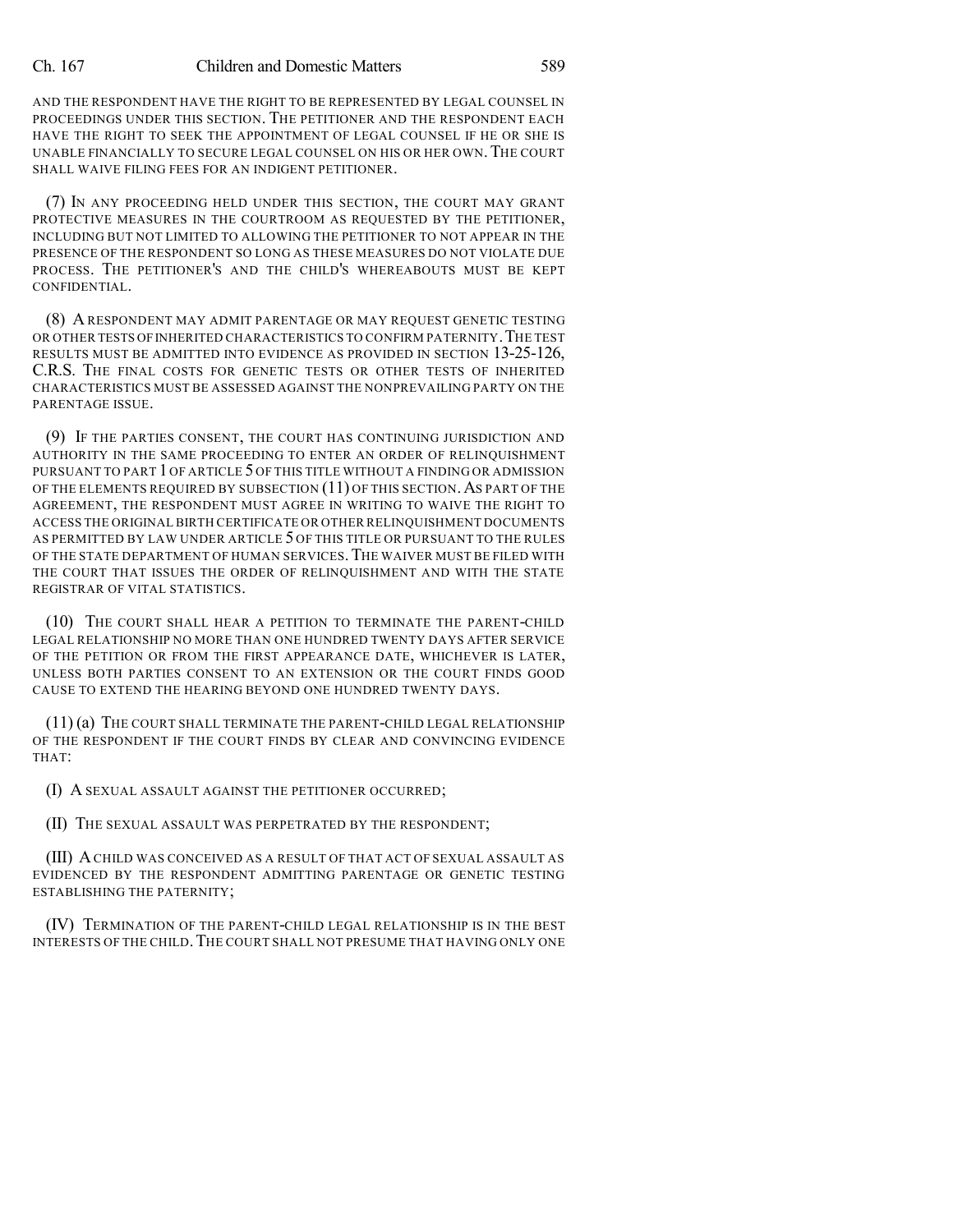REMAINING PARENT IS CONTRARY TO THE CHILD'S BEST INTERESTS.

(b) IF THE CHILD IS AN INDIAN CHILD, THE COURT SHALL ENSURE COMPLIANCE WITH THE FEDERAL "INDIAN CHILD WELFARE ACT", 25 U.S.C. SEC. 1901 ET SEQ., AND THE PROVISIONS OF SECTION 19-1-126.

(12) IFTHE COURT DENIES THE PETITION TO TERMINATE THE PARENT-CHILD LEGAL RELATIONSHIP,THE COURT SHALL ARTICULATE ITS REASONS FOR THE DENIAL OF THE PETITION. IF THE COURT DENIES THE PETITION, THE COURT HAS CONTINUING JURISDICTION AND AUTHORITY TO ENTER AN ORDER IN THE SAME PROCEEDING ALLOCATING PARENTAL RESPONSIBILITIES BETWEEN THE PETITIONER AND THE RESPONDENT, INCLUDING BUT NOT LIMITED TO AN ORDER TO NOT ALLOCATE PARENTAL RESPONSIBILITIES TO THE RESPONDENT. IN ISSUING ANY ORDER ALLOCATING PARENTAL RESPONSIBILITIES, INCLUDING THE DUTY OF SUPPORT, GUARDIANSHIP, AND PARENTING TIME PRIVILEGES WITH THE CHILD OR ANY OTHER MATTER, THE COURT SHALL DETERMINE WHETHER THE ORDER IS IN THE BEST INTERESTS OF THE CHILD BASED ON A PREPONDERANCE OF THE EVIDENCE.

(13) (a) A RESPONDENT WHOSE PARENTAL RIGHTS ARE TERMINATED IN ACCORDANCE WITH THIS SECTION HAS:

(I) NO RIGHT TO ALLOCATION OF PARENTAL RESPONSIBILITIES, INCLUDING PARENTING TIME AND DECISION-MAKING RESPONSIBILITIES FOR THE CHILD;

(II) NO RIGHT OF INHERITANCE FROM THE CHILD; AND

(III) NO RIGHT TO NOTIFICATION OF, OR STANDING TO OBJECT TO, THE ADOPTION OF THE CHILD.

(b) NOTWITHSTANDING THE PROVISIONS OF SECTION 19-3-608, TERMINATION OF PARENTAL RIGHTS UNDER SUBSECTION (10) OF THIS SECTION DOES NOT RELIEVE THE RESPONDENT OF ANY OBLIGATION TO PAY CHILD SUPPORT OR BIRTH-RELATED COSTS UNLESS WAIVED BY THE PETITIONER. IN CASES IN WHICH CHILD SUPPORT OBLIGATIONS ARE NOT WAIVED, THE COURT, AS INFORMED BY THE WISHES OF THE PETITIONER, SHALL DETERMINE IF ENTERING AN ORDER TO PAY CHILD SUPPORT IS IN THE BEST INTERESTS OF THE CHILD. IF THE COURT ORDERS THE RESPONDENT TO PAY CHILD SUPPORT, THE COURT SHALL ORDER THE PAYMENTS TO BE MADE THROUGH THE CHILD SUPPORT REGISTRY TO AVOID THE NEED FOR ANY CONTACT BETWEEN THE PARTIES AND ORDER THAT THE PAYMENTS BE TREATED AS A NONDISCLOSURE OF INFORMATION CASE. IF THE PETITIONER'S PARENT-CHILD LEGAL RELATIONSHIP TO THE CHILD IS TERMINATED AFTER THE ENTRY OF A CHILD SUPPORT ORDER AGAINST THE RESPONDENT, THE COURT SHALL MODIFY THE CHILD SUPPORT ORDER ACCORDINGLY.

(14) A RESPONDENT WHOSE PARENT-CHILD LEGAL RELATIONSHIP HAS BEEN TERMINATED IN ACCORDANCE WITH THIS SECTION HAS NO RIGHT TO MAKE MEDICAL TREATMENT DECISIONS OR ANY OTHER DECISIONS ON BEHALF OF THE CHILD.

(15) THE COURT MAY ORDER A RESPONDENT WHOSE PARENT-CHILD LEGAL RELATIONSHIP HAS BEEN TERMINATED TO PROVIDE MEDICAL AND FAMILY INFORMATION TO BE SHARED WITH THE CHILD, AS APPROPRIATE, AND WITH THE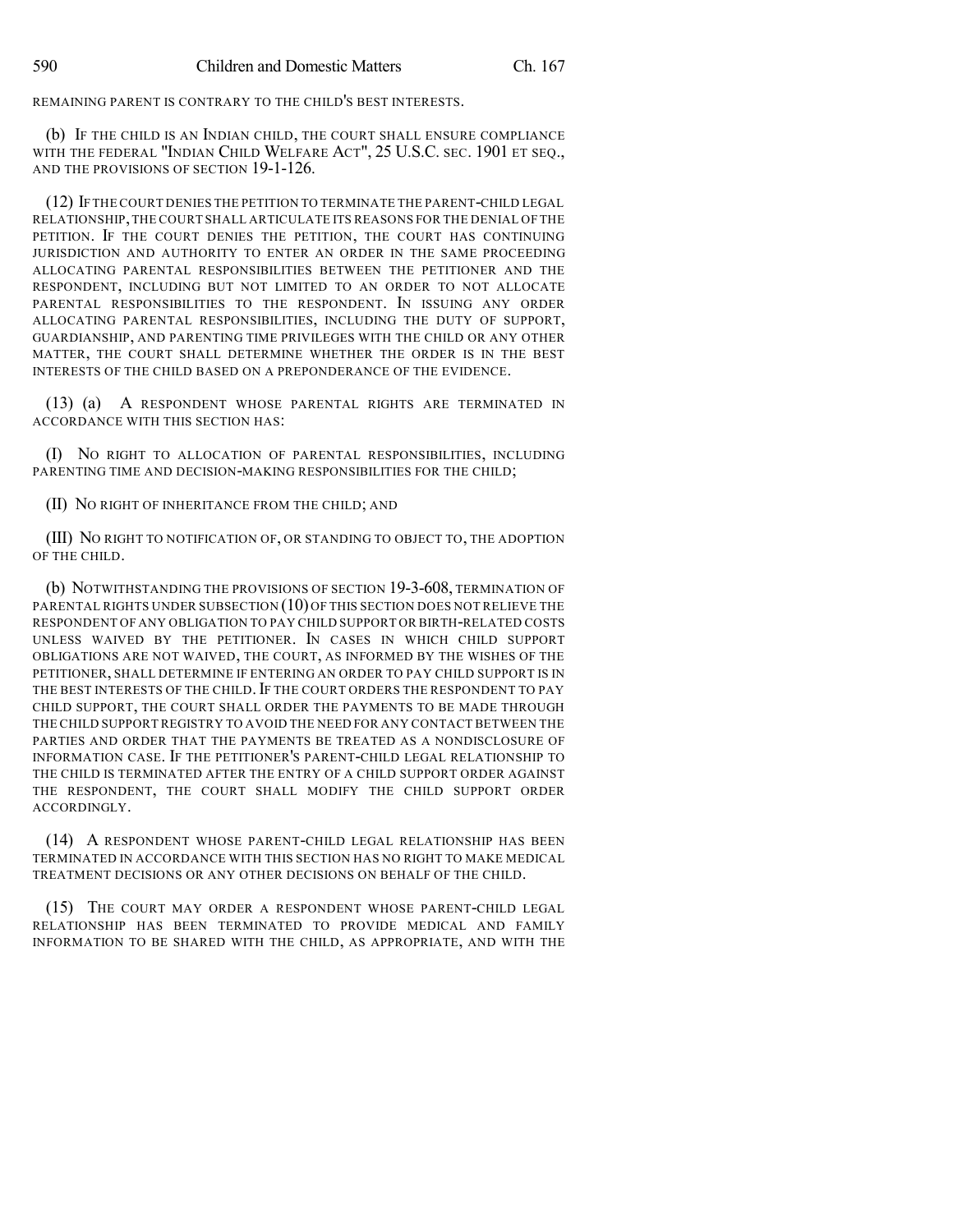## Ch. 167 Children and Domestic Matters 591

PETITIONER. THE SHARING OF INFORMATION MUST BE CONSISTENT WITH THE UNIFORM PROCESS ESTABLISHED BY THE STATE COURT ADMINISTRATOR AS PROVIDED IN SECTION 19-5-105.5 (9.5). THE COURT MAY ORDER THAT A RESPONDENT'S FAILURE TO COMPLY WITH THE REQUEST FOR INFORMATION IN A TIMELY MANNER CONSTITUTES CONTEMPT OF COURT.

(16) THE JUVENILE COURT HAS ORIGINAL CONCURRENT JURISDICTION TO ISSUE A TEMPORARY OR PERMANENT CIVIL PROTECTION ORDER PURSUANT TO SECTION 13-14-104.5 OR 13-14-106, C.R.S.

(17) TERMINATION OF THE PARENT-CHILD LEGAL RELATIONSHIP PURSUANT TO SUBSECTION (10) OF THIS SECTION IS AN INDEPENDENT BASIS FOR TERMINATION OF PARENTAL RIGHTS, AND THE COURT NEED NOT MAKE ANY OF THE CONSIDERATIONS OR FINDINGS DESCRIBED IN SECTION 19-3-604, 19-5-103.5, OR 19-5-105.

(18) NOTHINGIN THIS SECTION PROHIBITS THE TERMINATION OF PARENTALRIGHTS BY THE COURT USING THE CRITERIA DESCRIBED IN SECTION 19-3-604,19-5-103.5,OR 19-5-105.

**SECTION 5.** In Colorado Revised Statutes, **amend** 19-5-102 as follows:

**19-5-102. Venue.** (1) A petition for relinquishment of the parent-child relationship shall be filed in the county where the child resides or in the county where the petitioner resides. If a child placement agency is involved, the petition may be filed in the county where the child placement agency is located.

(2) A PETITION FOR TERMINATION OF THE PARENT-CHILD LEGAL RELATIONSHIP PURSUANT TO SECTION 19-5-105.5 OR SECTION 19-5-105.7 MUST BE FILED IN THE COUNTY WHERE THE CHILD RESIDES OR IN THE COUNTY WHERE THE PETITIONER RESIDES.

**SECTION 6.** In Colorado Revised Statutes, 19-5-105, **amend** (3.1) (a) (IV) as follows:

**19-5-105. Proceeding to terminate parent-child legal relationship.** (3.1) The court may order the termination of the other birth parent's parental rights upon a finding that termination is in the best interests of the child and that there is clear and convincing evidence of one or more of the following:

(a) That the parent is unfit. In considering the fitness of the child's parent, the court shall consider, but shall not be limited to, the following:

(IV) A history of violent behavior that demonstrates that the individual is unfit to maintain a parent-child relationship with the minor, WHICH MAY INCLUDE AN INCIDENCE OF SEXUAL ASSAULT, AS DEFINED IN SECTION 19-1-103 (96.5), THAT RESULTED IN THE CONCEPTION OF THE CHILD;

**SECTION 7.** In Colorado Revised Statutes, 14-10-124, **amend** (1.5) (a) introductory portion,  $(1.5)$  (b) introductory portion,  $(4)$  (a) introductory portion,  $(4)$ (b), (4) (d), and (4) (e); and **add** (1.3) (c), (4) (a) (III), and (4) (a) (IV) as follows: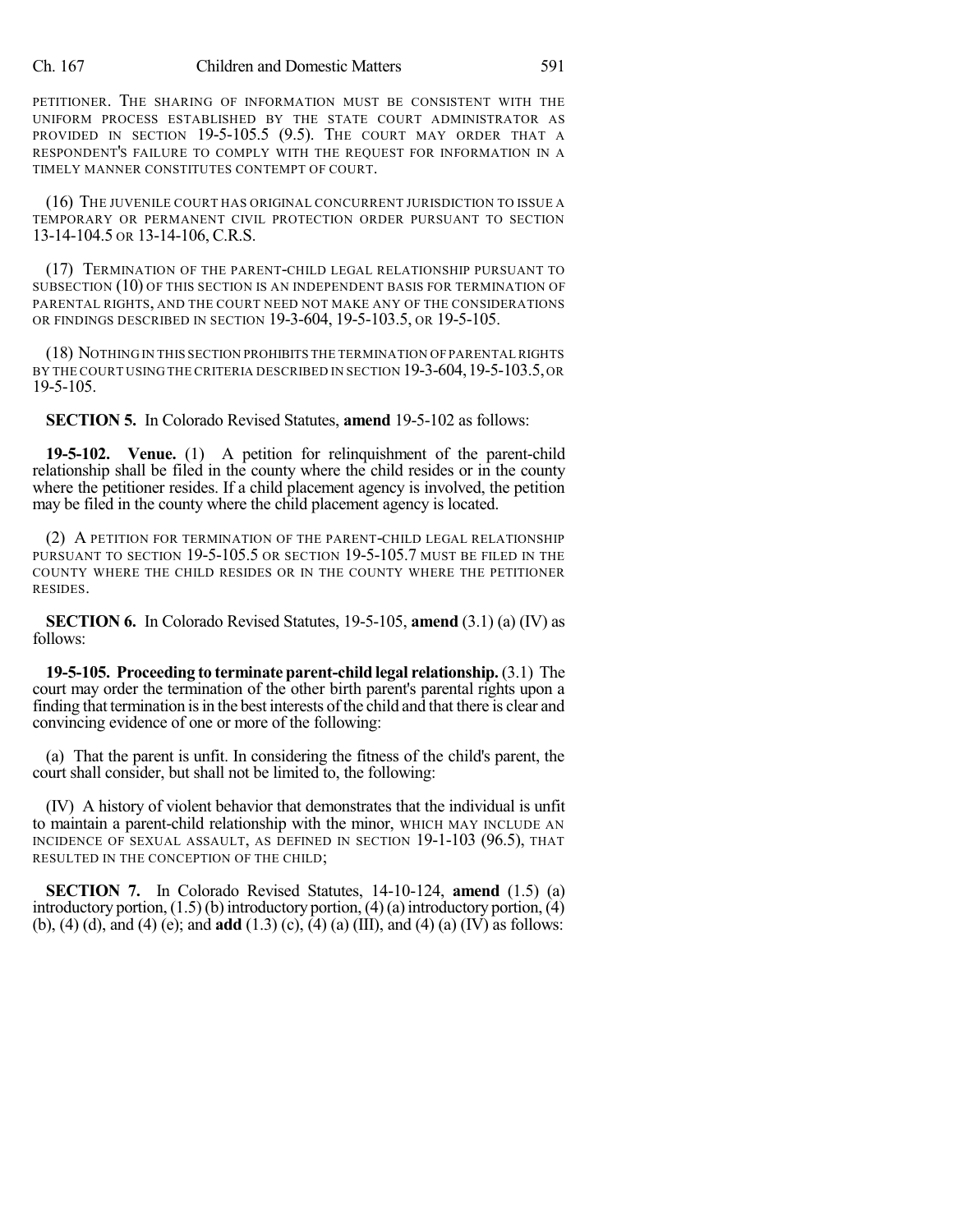**14-10-124. Best interests of child.** (1.3) **Definitions.** For purposes of this section and section 14-10-129 (2) (c), unless the context otherwise requires:

(c) "SEXUAL ASSAULT" HAS THE SAME MEANING AS SET FORTH IN SECTION 19-1-103 (96.5), C.R.S.

(1.5) **Allocation of parental responsibilities.** The court shall determine the allocation of parental responsibilities, including parenting time and decision-making responsibilities, in accordance with the best interests of the child giving paramount consideration to the child's safety and the physical, mental, and emotional conditions and needs of the child as follows:

(a) **Determination of parenting time.**The court, upon themotion of either party or upon its own motion, may make provisions for parenting time that the court finds are in the child's best interests unless the court finds, after a hearing, that parenting time by the party would endanger the child's physical health orsignificantly impair the child's emotional development. In addition to a finding that parenting time would endanger the child's physical health or significantly impair the child's emotional development, in any order imposing or continuing a parenting time restriction the court shall enumerate the specific factual findings supporting the restriction AND MAY ENUMERATE THE CONDITIONS THAT THE RESTRICTED PARTY COULD FULFILL IN ORDER TO SEEK MODIFICATION IN THE PARENTING PLAN. When a claim of child abuse or neglect,  $\sigma$  domestic violence, OR SEXUAL ASSAULT WHERE THERE IS ALSO A CLAIM THAT THE CHILD WAS CONCEIVED AS A RESULT OF THE SEXUAL ASSAULT has been made to the court, or the court hasreason to believe that a party has committed child abuse or neglect, or domestic violence, OR SEXUAL ASSAULT WHERE THERE IS ALSO A CLAIM THAT THE CHILD WAS CONCEIVED AS A RESULT OF THE SEXUAL ASSAULT, prior to determining parenting time, the court shall follow the provisions of subsection  $(4)$  of this section. In determining the best interests of the child for purposes of parenting time, the court shall consider all relevant factors, including:

(b) **Allocation of decision-making responsibility.** The court, upon the motion of either party or its own motion, shall allocate the decision-making responsibilities between the parties based upon the best interests of the child. In determining decision-making responsibility, the court may allocate the decision-making responsibility with respect to each issue affecting the child mutually between both parties or individually to one or the other party or any combination thereof. When a claim of child abuse or neglect or domestic violence has been made to the court, or the court has reason to believe that a party has committed child abuse or neglect, or domestic violence, OR SEXUAL ASSAULT WHERE THERE IS ALSO A CLAIM THAT THE CHILD IN QUESTION WAS CONCEIVED AS A RESULT OF THE SEXUAL ASSAULT, prior to allocating decision-making responsibility, the court shall follow the provisions of subsection (4) of this section. In determining the best interests of the child for purposes of allocating decision-making responsibilities, the courtshall consider, in addition to the factors set forth in paragraph (a) of this subsection  $(1.5)$ , all relevant factors including:

(4) (a) When a claim of child abuse or neglect,  $\sigma$  domestic violence, OR SEXUAL ASSAULT WHERE THERE IS ALSO A CLAIM THAT THE CHILD WAS CONCEIVED AS A RESULT OF THE SEXUAL ASSAULT has been made to the court, orthe court hasreason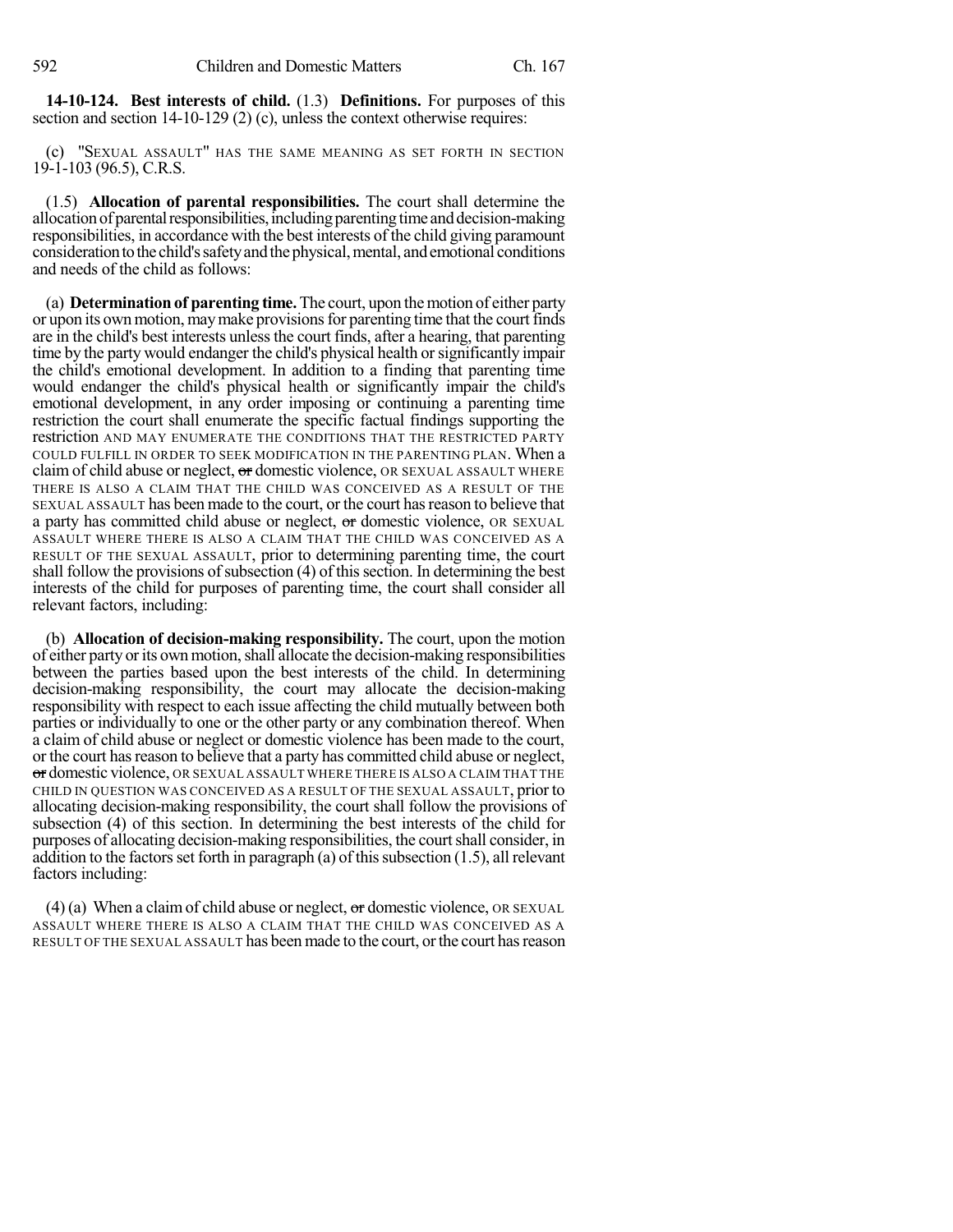to believe that a party has committed child abuse or neglect, or domestic violence, OR SEXUAL ASSAULT THAT RESULTED IN THE CONCEPTION OF THE CHILD, prior to allocating parental responsibilities, including parenting time and decision-making responsibility, and prior to considering the factors set forth in paragraphs (a) and  $(b)$ of subsection (1.5) of this section, the court shall consider the following factors:

(III) WHETHER ONE OF THE PARTIES HAS COMMITTED AN ACT OF SEXUAL ASSAULT RESULTING IN THE CONCEPTION OF THE CHILD, WHICH FACTOR MUST BE SUPPORTED BY A PREPONDERANCE OF THE EVIDENCE. IF THE COURT FINDS BY A PREPONDERANCE OF THE EVIDENCE THAT ONE OF THE PARTIES HAS COMMITTED SEXUAL ASSAULT AND THE CHILD WAS CONCEIVED AS A RESULT OF THE SEXUAL ASSAULT, THERE IS A REBUTTABLE PRESUMPTION THAT IT IS NOT IN THE BEST INTERESTS OF THE CHILD TO ALLOCATE SOLE OR SPLIT DECISION-MAKING AUTHORITY TO THE PARTY FOUND TO HAVE COMMITTED SEXUAL ASSAULT OR TO ALLOCATE MUTUAL DECISION-MAKING BETWEEN A PARTY FOUND TO HAVE COMMITTED SEXUAL ASSAULT AND THE PARTY WHO WAS SEXUALLY ASSAULTED WITH RESPECT TO ANY ISSUE.

(IV) IF ONE OF THE PARTIES IS FOUND BY A PREPONDERANCE OF THE EVIDENCE TO HAVE COMMITTED SEXUAL ASSAULT RESULTING IN THE CONCEPTION OF THE CHILD, WHETHER IT IS IN THE BEST INTERESTS OF THE CHILD TO PROHIBIT OR LIMIT THE PARENTING TIME OF THAT PARTY WITH THE CHILD.

(b) The court shall consider the additional factors set forth in paragraphs (a) and (b) of subsection (1.5) of this section in light of any finding of child abuse or neglect, or domestic violence, OR SEXUAL ASSAULT RESULTING IN THE CONCEPTION OF A CHILD pursuant to this subsection (4).

(d) When the court finds by a preponderance of the evidence that one of the parties has committed child abuse or neglect, or domestic violence, OR SEXUAL ASSAULT RESULTING IN THE CONCEPTION OF THE CHILD, the courtshall consider, as the primary concern, the safety and well-being of the child and the abused party.

(e) When the court finds by a preponderance of the evidence that one of the parties has committed child abuse or neglect, or domestic violence, OR SEXUAL ASSAULT RESULTING IN THE CONCEPTION OF THE CHILD, in formulating or approving a parenting plan, the court shall consider conditions on parenting time that ensure the safety of the child and of the abused party. In addition to any provisions set forth in subsection (7) of this section that are appropriate, the parenting plan in these cases may include, but is not limited to, the following provisions:

(I) An order limiting contact between the parties to contact that the court deems is safe and that minimizes unnecessary communication between the parties;

(II) An order that requires the exchange of the child for parenting time to occur in a protected setting determined by the court;

- (III) An order for supervised parenting time;
- (IV) An order restricting overnight parenting time;
- (V) An order that restricts the party who has committed domestic violence,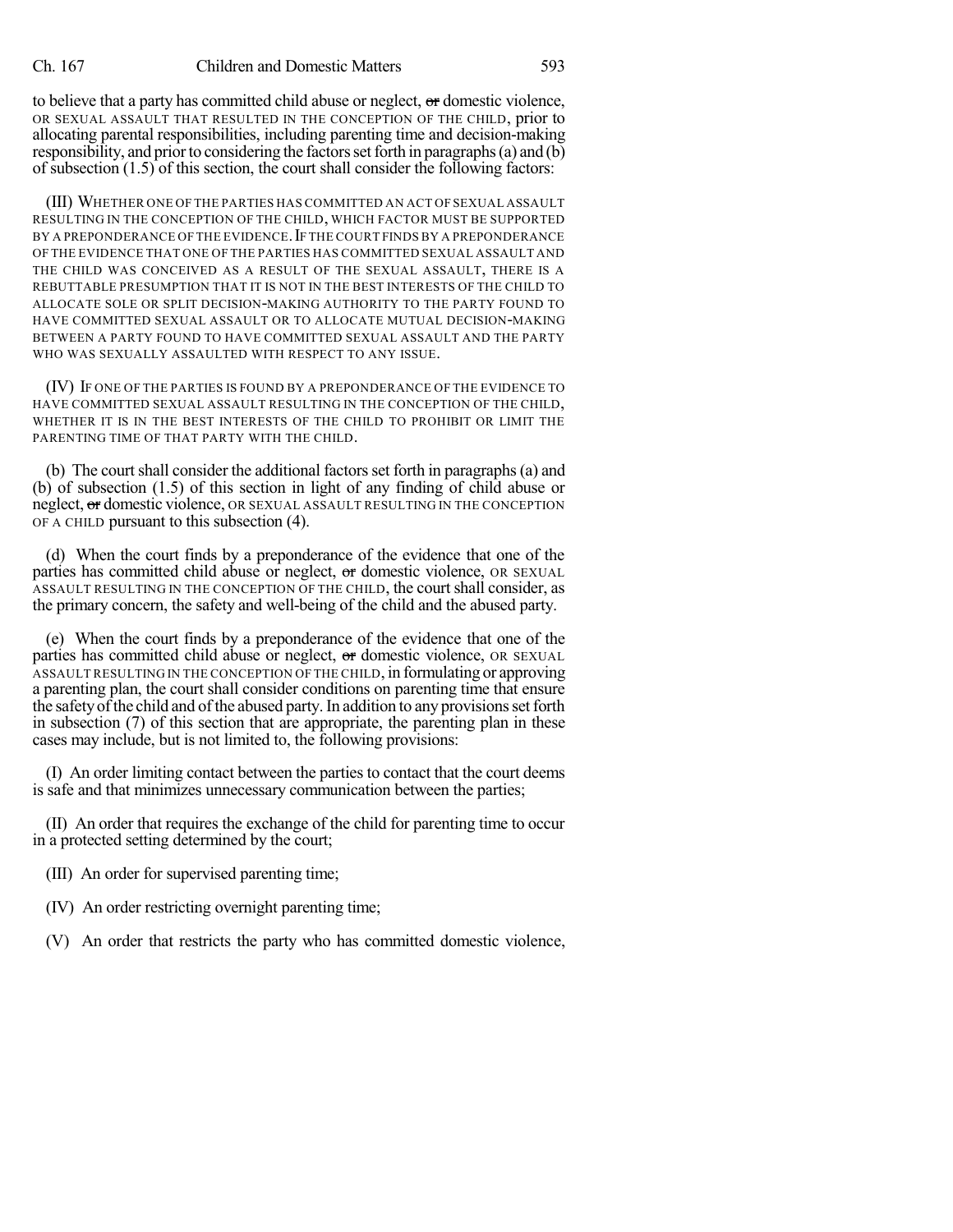SEXUAL ASSAULT RESULTING IN THE CONCEPTION OF THE CHILD, or child abuse or neglect from possessing or consuming alcohol or controlled substances during parenting time or for twenty-four hours prior to the commencement of parenting time;

(VI) An order directing that the address of the child or of any party remain confidential; and

(VII) An order that imposes any other condition on one or more parties that the court determines is necessary to protect the child, another party, or any other family or household member of a party; AND

(VIII) AN ORDER THAT REQUIRES CHILD SUPPORT PAYMENTS TO BE MADE THROUGH THE CHILD SUPPORT REGISTRY TO AVOID THE NEED FOR ANY RELATED CONTACT BETWEEN THE PARTIES AND AN ORDER THAT THE PAYMENTS BE TREATED AS A NONDISCLOSURE OF INFORMATION CASE.

**SECTION 8.** In Colorado Revised Statutes, 14-10-129, **add** (2.5) as follows:

**14-10-129. Modification of parenting time.** (2.5) (a) WHEN THE COURT RESTRICTS A PARTY'S PARENTING TIME PURSUANT TO SECTION 19-5-105.5, C.R.S., OR SECTION 19-5-105.7,C.R.S.,OR SECTION 14-10-124 (4)(a)(IV),THE COURT MAY MAKE OR MODIFY AN ORDER GRANTING OR DENYING PARENTING TIME RIGHTS WHENEVER SUCH ORDER OR MODIFICATION WOULD SERVE THE BEST INTERESTS OF THE CHILD.WITHIN THIRTY-FIVE DAYS AFTER THE FILING OF A VERIFIED MOTION BY THE RESTRICTED PARTY SEEKING A MODIFICATION OF PARENTING TIME, THE COURT SHALL DETERMINE FROM THE VERIFIED MOTION, AND RESPONSE TO THE MOTION, IF ANY, WHETHER THERE HAS BEEN A SUBSTANTIAL AND CONTINUING CHANGE OF CIRCUMSTANCES SUCH THAT THE CURRENT PARENTING TIME ORDERS ARE NO LONGER IN THE CHILD'S BEST INTERESTS, INCLUDING CONSIDERATION OF WHETHER THE RESTRICTED PARENT HAS SATISFACTORILY COMPLIED WITH ANY CONDITIONS SET FORTH BY THE COURT WHEN THE COURT IMPOSED THE RESTRICTIONS ON PARENTING TIME, AND EITHER:

(I) DENY THE MOTION, IF THERE IS AN INADEQUATE ALLEGATION; OR

(II) SET THE MATTER FOR HEARING AS EXPEDITIOUSLY AS POSSIBLE WITH NOTICE TO THE PARTIES OF THE TIME AND PLACE OF THE HEARING.

(b) IF THE COURT FINDS THAT THE FILING OF A MOTION UNDER PARAGRAPH (a) OF THIS SUBSECTION (2.5) WAS SUBSTANTIALLY FRIVOLOUS, SUBSTANTIALLY GROUNDLESS,SUBSTANTIALLY VEXATIOUS,OR INTENDED TO HARASS OR INTIMIDATE THE OTHER PARTY, THE COURT SHALL REQUIRE THE MOVING PARTY TO PAY THE REASONABLE AND NECESSARY ATTORNEY FEES AND COSTS OF THE OTHER PARTY.

**SECTION 9.** In Colorado Revised Statutes, 19-1-103, **amend** (96.5) introductory portion as follows:

**19-1-103. Definitions.** As used in thistitle or in the specified portion ofthistitle, unless the context otherwise requires: